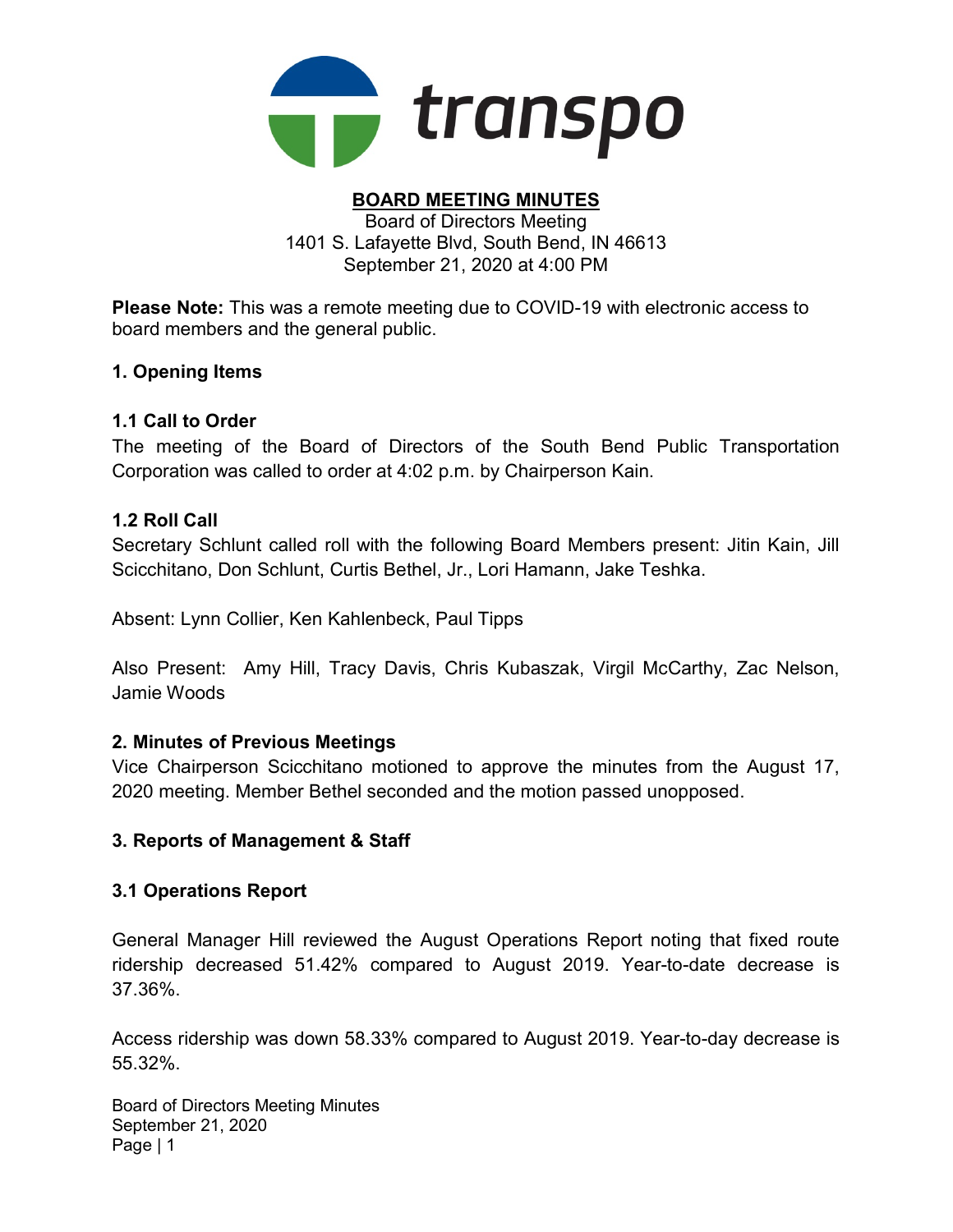The Safety Report showed one (1) preventable accident, and one (1) non-preventative accident.

The Passenger Service Reports were reviewed noting 11 fixed route reports were received with 11 complaints. Six (6) complaints were unsubstantiated, four (4) monitored for future action and one (1) resulting in discipline.

Access received five (5) complaints with two (2) being monitored for future action and three (3) resulted in discipline.

The full report was included in the board packet.

# 3.2 Finance Report

Controller Kubaszak reviewed the Finance Report noting Passenger Revenue continues to be under budget due to COVID-19. In addition, billings to area universities were delayed due to reduced service.

Transpo was over budget in labor expenses due to the finalization of the Union contract, but remains under budget for the year.

The CARES Act funding will continue to be utilized. Member Hamann asked if the funds need to be used by the end of the year. Controller Kubaszak explained the FTA requested the funds be programmed over the next three years. However, if any guidelines or recommendations regarding the funds change, adjustments will be made to ensure all funds are utilized.

Member Hamann also asked about revenue for the School City of Mishawaka Service. General Manager Hill explained that the School Tripper service will resume when inperson classes start back for John Young Middle School and Mishawaka High School. The schools are billed only for the days when the service operates.

Controller Kubaszak reviewed the Cash Forecast, open Grants and noted documentation was submitted to  $1<sup>st</sup>$  Source Bank for the Payroll Protection Program.

The full report was included in the board packet.

# 3.3 Human Resource Report

Director Davis provided the HR report noting a total employee count of 116. There was one (1) new hire in August.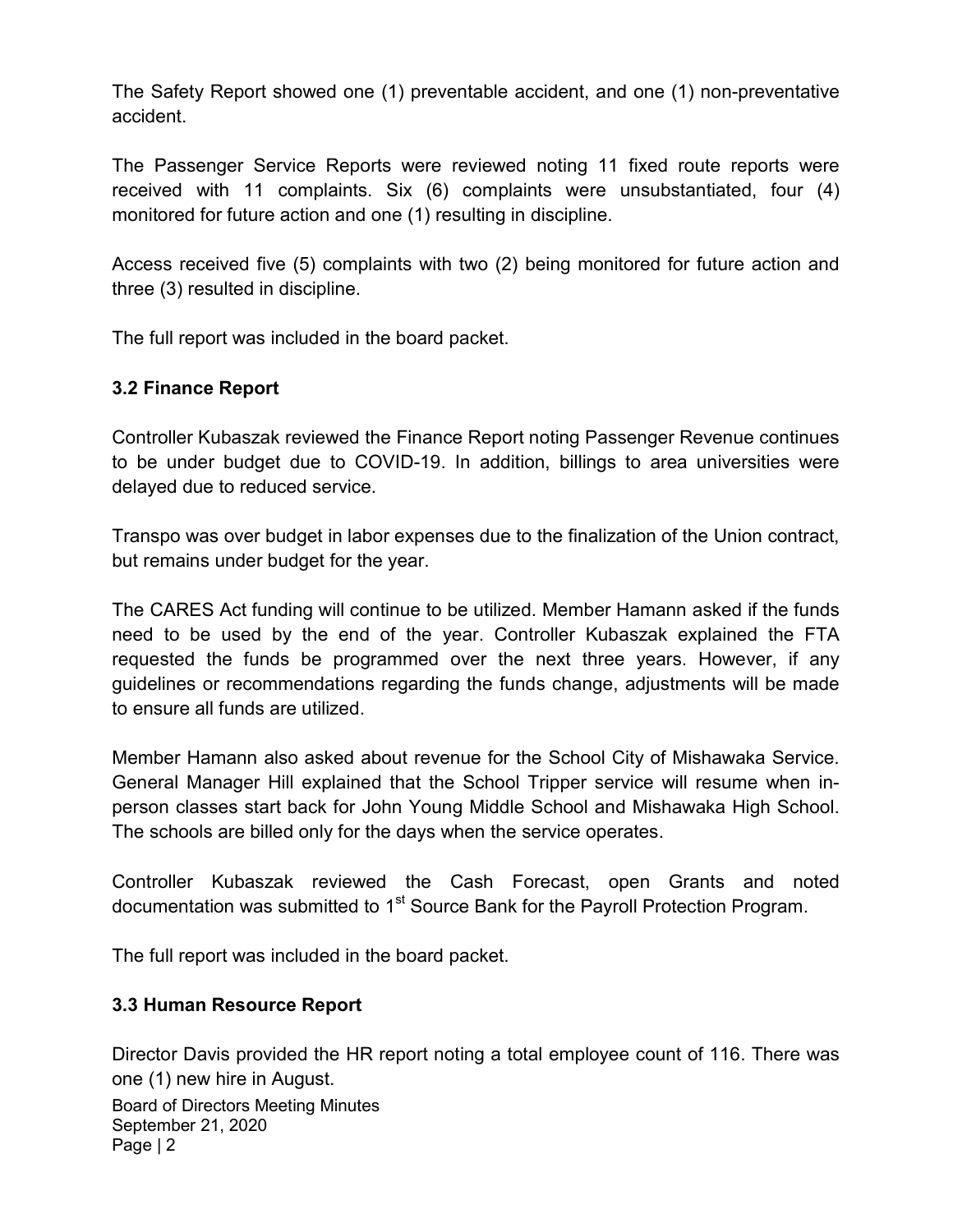The recruitment of part-time fixed route operators continues with six (6) open positions. A training class with two (2) new employees started September 14 $^{\rm th}$ .

The full report was included in the board packet.

# 3.4 Maintenance Report

General Manager Hill provided the Maintenance Report noting there were 50 Preventative Maintenance inspections completed in August.

She noted that Maintenance continues to install operator barriers on the New Flyer buses as parts become available. Maintenance has been working on several other campaigns including updating all the headlights in the older Gillig buses.

The full report was included in the board packet.

# 3.5 Marketing Report

Director Nelson provided the Marketing Report for August, noting the focus has continued to be on both internal and external messaging for COVID-19.

The full report was included in the board packet.

# 3.6 Administrative Report

General Manager Hill reported that the Indiana Department of Environmental Management (IDEM) and Indiana Volkswagen Environmental Mitigation Trust Fund Grant awards were announced on August  $19<sup>th</sup>$ . This round originally included a maximum award of \$2 million dollars and Transpo requested approximately \$1.4 million. The awards were capped at \$800,000 and Transpo received the maximum amount. These funds will be used as the local match towards the purchase of additional replacement buses.

Transpo's consultant is in the process of finalizing the Strategic Plan to be approved by the board in October.

General Manager Hill also noted that APTA has launched a national initiative to highlight the public transportation industry's pledge to passengers that our systems are operating safely as the country recovers from COVID-19. Transpo has committed to the initiative and will be highlighting locally.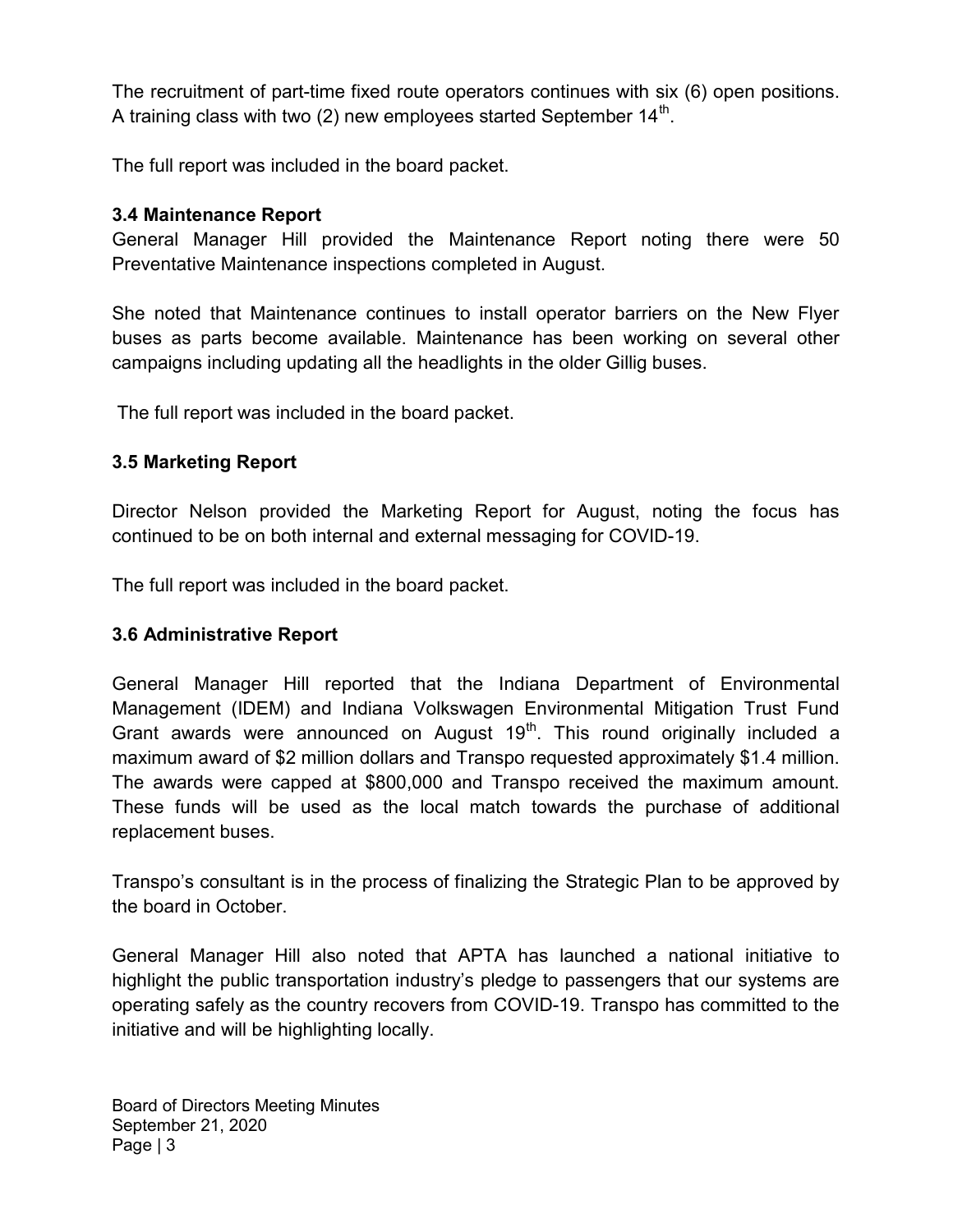She also reviewed the potential mobile ticketing pilot program with Token Transit that will be before the board for approval today.

Vice Chairperson Scicchitano commented on the grant award and thanked staff for continuing to pursue the funding. General Manager Hill noted that Transpo worked in partnership with South Shore Clean Cities to complete the application.

The full report was included in the board packet.

### 4.0 Introductions to Resolutions

#### 4.1 RESOLUTION NO. 45-2020

A RESOLUTION OF THE BOARD OF DIRECTORS OF THE SOUTH BEND PUBLIC TRANSPORTATION CORPORATION, SOUTH BEND, INDIANA APPROVING THE FINANCIAL TRANSACTIONS INCURRED DURING THE MONTH OF AUGUST WITHIN THE CORPORATION'S CAPITAL IMPROVEMENT FUND

**Staff Report:** Investments and payments were made from the Capital Improvement Fund during the month of August 2020. The Corporation's share, which is required by the Federal Government, totaled \$12,935.24.

Member Hamann motioned to approve Resolution 45-2020, Secretary Schlunt seconded the motion. Secretary Schlunt called roll for the vote with all members voting in favor. Motion passed 5-0.

#### 4.2 RESOLUTION NO. 46-2020

A RESOLUTION OF THE BOARD OF DIRECTORS OF THE SOUTH BEND PUBLIC TRANSPORTATION CORPORATION, SOUTH BEND, INDIANA APPROVING THE FINANCIAL TRANSACTIONS INCURRED DURING THE PAST THIRTY-ONE DAYS OF AUGUST WITHIN THE CORPORATION'S PAYROLL AND TRANSPORTATION FUND

**Staff Report:** There were a total of 72 checks issued August 1-31 for a total disbursement of \$482,804.98.

Secretary Schlunt motioned to approve Resolution 46-2020, Member Bethel seconded the motion. Secretary Schlunt called roll for the vote with all members voting in favor. The motion passed 5-0.

#### 4.3 RESOLUTION NO. 47-2020

A RESOLUTION OF THE BOARD OF DIRECTORS OF THE SOUTH BEND PUBLIC TRANSPORTATION CORPORATION, SOUTH BEND, INDIANA APPROVING THE SOUTH BEND COMMUNITY SCHOOL CORPORATION HIGH SCHOOL RIDERSHIP PROGRAM

Staff Report: Transpo partnered with SBCSC for a pilot program September 2019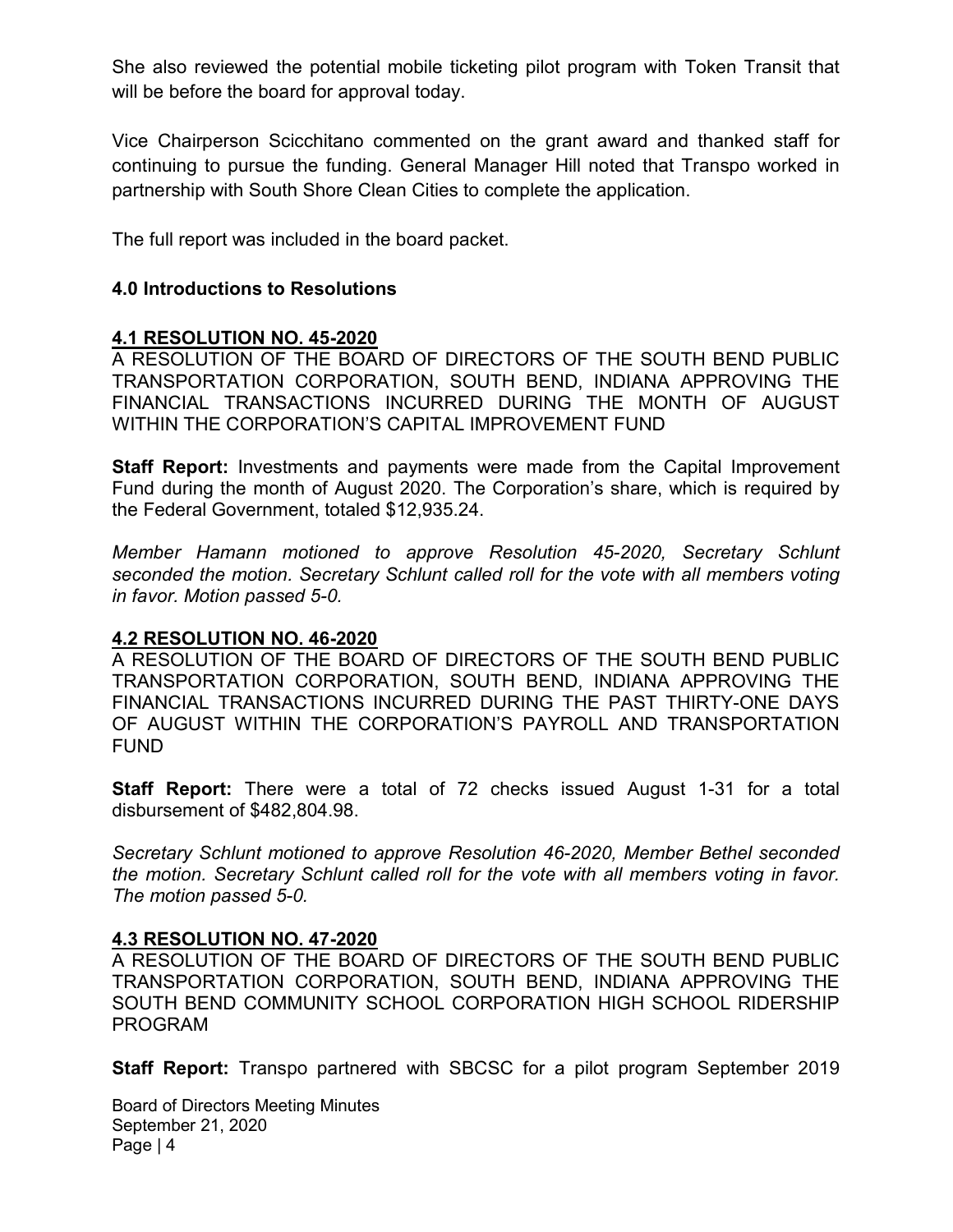through May 2020 to provide an additional transportation option for high school students. The program provided over 33,000 rides before COVID-19. The program will run September 1, 2020 through May 31, 2021. High school students will be able to ride for free by showing their valid school ID card. SBCSC will be billed a discounted rate of \$0.50 per ride.

Secretary Schlunt motioned to approve Resolution 47-2020, Vice Chairperson Scicchitano seconded the motion. Secretary Schlunt called roll for the vote. The motion passed 5-0.

# 4.4 RESOLUTION NO. 48-2020

A RESOLUTION OF THE BOARD OF DIRECTORS OF THE SOUTH BEND PUBLIC TRANSPORTATION CORPORATION, SOUTH BEND, INDIANA AUTHORIZING MANAGEMENT TO AWARD A CONTRACT TO GOODYEAR TIRE AND RUBBER COMPANY FOR THE LEASING OF TIRES FOR THE BUS FLEET

Staff Report: An RFP was issued in June with two responsive bidders. The contract with Goodyear will save approximately \$16,000 over the term of the contract.

Vice Chairperson Scicchitano motioned to approve Resolution 48-2020. Member Bethel seconded the motion. Secretary Schlunt called roll for the vote with all voting in favor. Motion passed 5-0.

# 4.5 RESOLUTION NO. 49-2020

A RESOLUTION OF THE BOARD OF DIRECTORS OF THE SOUTH BEND PUBLIC TRANSPORTATION CORPORATION, SOUTH BEND, INDIANA AUTHORIZING THE DISPOSAL OF ONE FORD F450 (#607) PARATRANSIT VAN

Staff Report: Paratransit van #607 was involved in a not-at-fault accident on 8/26/20 and was determined to be a total loss. The vehicle will be disposed in accordance with FTA guidelines and all revenue over \$5,000 will be reimbursed to the FTA.

The board asked if the other party had insurance. Transpo's carrier is working through that process and will pursue coverage through the other party. Member Hamann asked if there were any injuries. General Manager Hill confirmed the van was on the way back to the garage with only the operator on board. The other vehicle ran a red light, but fortunately no injuries.

Secretary Schlunt motioned to approve Resolution 49-2020. Member Curtis seconded the motion. Secretary Schlunt called roll for the vote with all voting in favor. Motion passed 6-0.

#### 4.6 RESOLUTION NO. 50-2020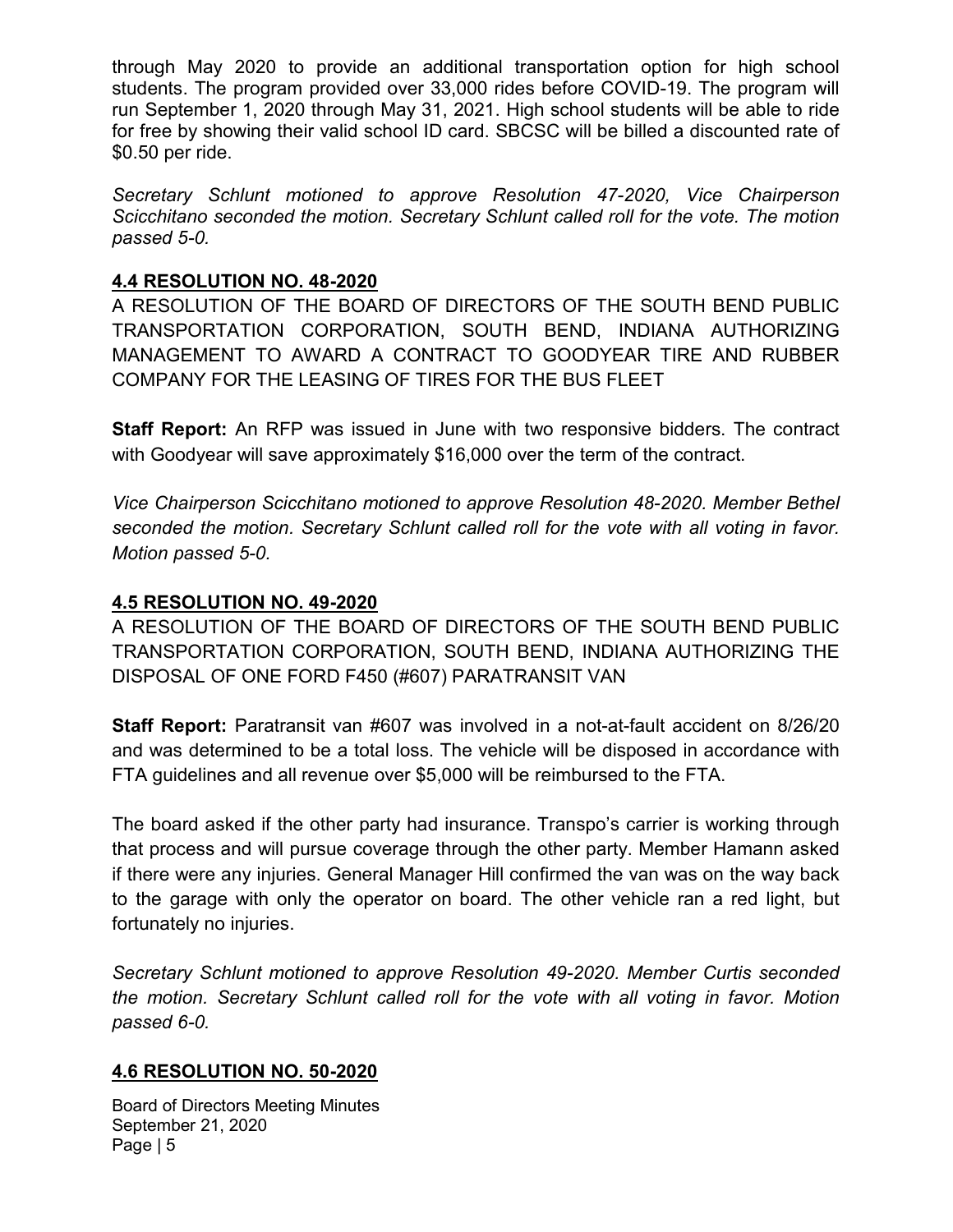A RESOLUTION OF THE BOARD OF DIRECTORS OF THE SOUTH BEND PUBLIC TRANSPORTATION CORPORATION, SOUTH BEND, INDIANA AUTHORIZING THE ISSUANCE OF THE TAX ANTICIPATION BORROWING OF 2021

Staff Report: Controller Kubaszak explained Transpo will be pursuing the same \$1.1 million tax anticipation warrant to assist with the timing of the property tax disbursements.

General Manager Hill also noted the goal is to eliminate the need for the tax anticipation borrowing. The first priority is to pay the loans previously used for bus purchases and continuing the tax warrant for 2021 will provide some additional flexibility in order to focus on long-term financial stability.

Member Hamann motioned to approve Resolution 50-2020. Member Bethel seconded the motion. Secretary Schlunt called roll for the vote with all voting in favor. Motion passed 6-0.

# 4.7 RESOLUTION NO. 51-2020

A RESOLUTION OF THE BOARD OF DIRECTORS OF THE SOUTH BEND PUBLIC TRANSPORTATION CORPORATION, SOUTH BEND, INDIANA AUTHORIZING MANAGEMENT TO PURCHASE UP TO TEN (10) REPLACEMENT FIXED ROUTE BUSES

Staff Report: General Manager Hill reported that the additional VW funding will allow Transpo to purchase an additional 7-8 replacement vehicles. Transpo is requesting approval for up to 10 vehicles in the event additional funding becomes available prior to the expiration of Transpo's current contract with New Flyer expires.

Chairperson Kain asked if the replacement bus specifications would be the same as the prior vehicles purchase. General Manager Hill explained there is a comprehensive process in place with New Flyer and weekly meetings to review all the specifications. There are some minor changes that come with technological advancement, upgraded seating and the additional of operator barriers.

Member Curtis motioned to approve Resolution 51-2020 and Vice Chairperson Scicchitano seconded the motion. Secretary Schlunt called roll with all members voting in favor. Motion passed 6-0.

# 4.8 RESOUTION NO. 52-2020

A RESOLUTION OF THE BOARD OF DIRECTORS OF THE SOUTH BEND PUBLIC TRANSPORTATION CORPORATION, SOUTH BEND, INDIANA APPROVING A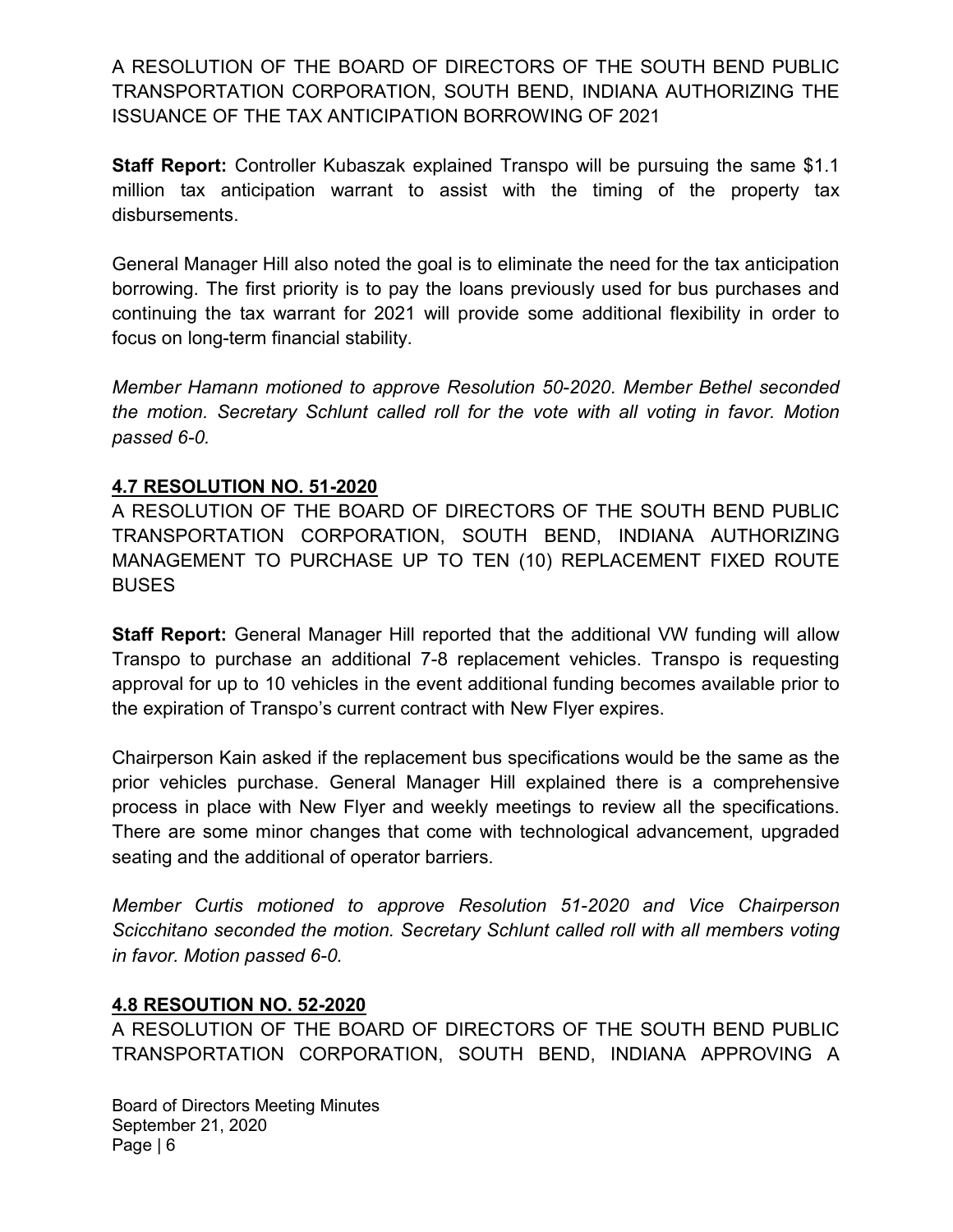# MOBILE TICKETING PILOT PROGRAM WITH THE CITY OF SOUTH BEND AND TOKEN TRANSIT

Staff Report: General Manager Hill reviewed the current Ride Guarantee program in partnership with the City of South Bend (funded by the Bloomberg Mayors Challenge Grant). The second phase of the program includes a mobile bus pass through Token Transit. Utilizing the existing platform, Transpo has the opportunity to pilot a program for passengers to purchase Day, Two Week and 31-Day passes through the Token Transit application. There is no cost to Transpo for the program. Commuters Trust / Ride Guarantee received approval to utilize funds to cover the 10% fee that would normally be passed on to passengers. Costs to passengers will remain the same.

Member Teshka asked how the pilot would work and how it would be promoted. General Manager Hill responded passengers will utilize a smart phone to purchase and then activate the pass when needed. Passengers will show the pass to operators for visual verification (pass is animated to confirm validity). Operators will record the rides in the farebox which is also tracked on the back end of the application. Transpo will receive 100% of the pass revenue. There is also some designated funding to support the promotion of the pilot program.

Chairperson Kain asked about the length of the program and it was confirmed it will be a six month program running from October 1, 2020 through March 31, 2021.

Member Hamann asked if this will be available for Access passengers. General Manager Hill responded that this will be for fixed route. However, Access will be launching the second phase of the Ecolane scheduling software which will include options for online payments.

Member Teshka motioned to approve Resolution No. 52-2020 and Member Hamann seconded the motion. Secretary Schlunt called roll with five members voting and one member recusing himself. The motion passed 5-0.

#### 5. Any Other Motions

None

#### 6. Chairperson's Report

Chairperson Kain asked that board members take some time to review the Strategic Plan and provide feedback prior to the finalization next month.

# 7. All Other Unfinished Business, Including New Business

None